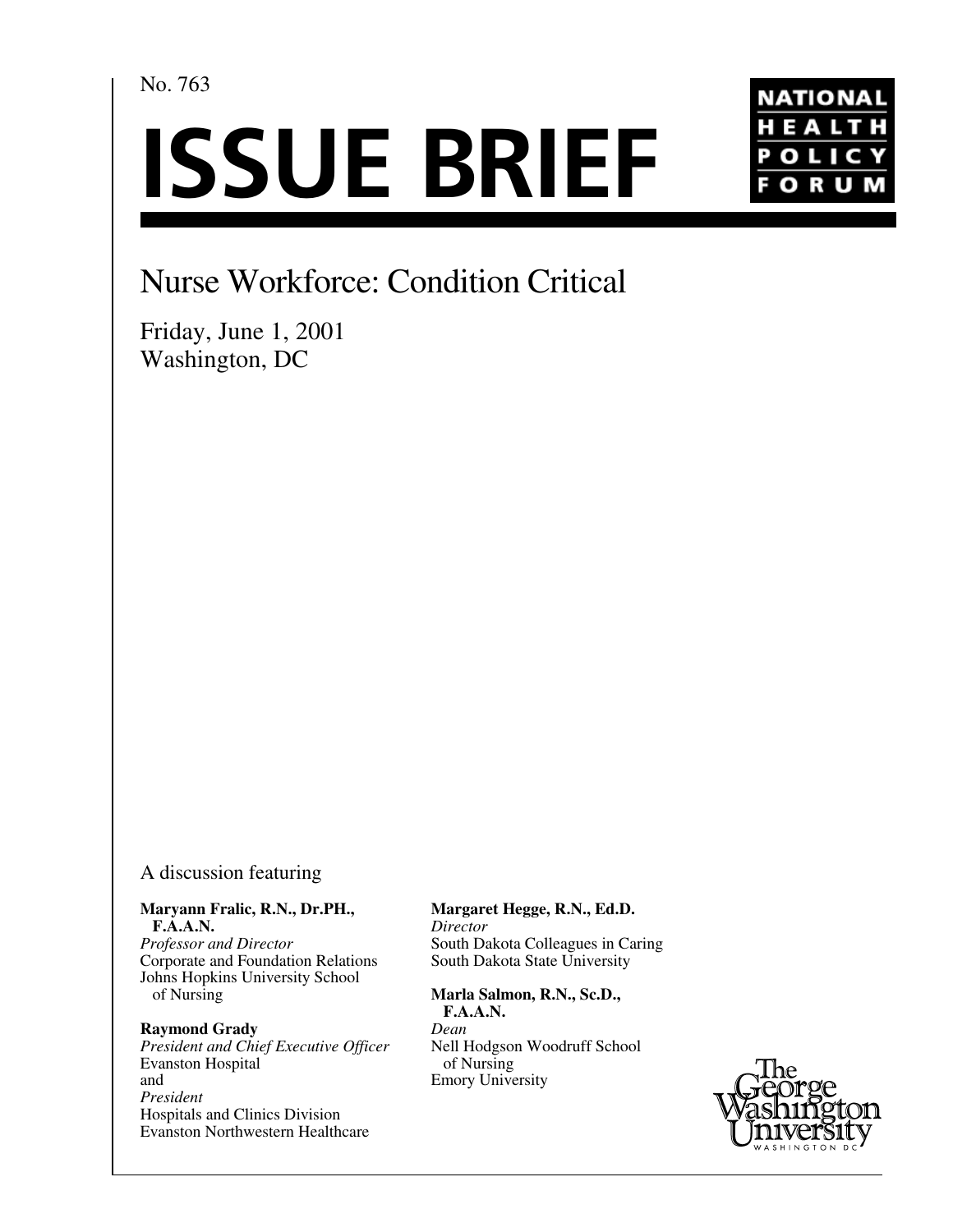### Nurse Workforce

Nursing shortages, particularly in hospital settings, have made headlines in recent months. These come at a time when the U.S. health care delivery system is undergoing major shifts and changes at its very foundation. Nursing shortages have historically been cyclical and economically based. Yet, unlike the shortages of the eighties and early nineties, which resulted from imbalances in supply and demand and were corrected by market forces, the current undersupply is more complex and potentially more harmful.

The problem is not just in the number of nurses available, although shortages have been documented across the country in states such as California, New York, Maryland, and New Jersey. In reviewing the current nursing shortage on a national level, it initially appears that the supply may meet the demand. A closer examination of nursing skill level, however, reveals a dearth of nurses with strong science backgrounds and knowledge about new technology. For example, there is a paucity of registered nurses (RNs) in high-skill areas such as critical care, emergency, operating room, and pediatric intensive care. This situation is expected to worsen by the year 2010, when a national shortage of full-time equivalent (FTE) RNs in all skill areas will put the nursing workforce in critical condition.

There are several reasons why this current shortage may not be short-lived. To begin with, managed care has influenced many hospitals to cut back on their RN nursing staffs. As a result, many RNs have entered nonhospital settings. And the nurse population is getting older. According to data recently released by the Health Resources and Services Administration (HRSA), Department of Health and Human Services (DHHS), the average age of the RN population as of March 2000 was 45 years. Many of these nurses entered the profession as a second career at the associate and baccalaureate levels during the 1980s. At the other end of the pipeline, the American Association of Colleges of Nursing (AACN) and the National League for Nursing (NLN) have found that enrollment in nursing schools has decreased nationwide. Women, who continue to make up more than 90 percent of the RN workforce, have more career opportunities and have been making other employment choices.

The consequences of a critical national nurse shortage would be severe. Inadequate staffing levels often affect quality of care and can put the safety of

both patients and nurses at risk. An increase in overworked and understaffed nursing units would almost inevitably mean increased morbidity and mortality and failure to alleviate conditions that cause pain and disability. Other effects would include a less productive workforce and poor cost-containment, resulting in billions of dollars of unnecessary cost.<sup>1</sup> As one nurse states: "Understaffing puts nurses in a position of having to decide how to ration care: Should the nurse give an equal share to each patient, give only to those in greatest need, or give to those for whom she can do the most good?"<sup>2</sup>

Steps taken to address this problem have ranged from staffing ratio legislation in California (A.B. 394) to the employment of foreign nurses. The past several years have been marked by an increase in the use of nonprofessional and unlicensed assistant personnel, such as nursing aides, to replace skilled nurses. Recently, hospitals have also increasingly depended on nursing registries to fill vacant nurse positions.

This Forum session will focus on the impending nursing crisis and the forces that make this current shortage different from earlier ones. This meeting will be an opportunity to examine ways that states are facing the nursing shortage, approaches that the private sector might take in addressing this problem, and initiatives that Congress might undertake in helping to solve it.

#### **ISSUE BRIEF**/No. 763

**Analyst/Writer:** Wakina Scott

**National Health Policy Forum** 2131 K Street, NW, Suite 500 Washington, DC 20037 202/872-1390 202/862-9837 (fax) nhpf@gwu.edu (e-mail) www.nhpf.org (Web site)

**Judith Miller Jones,** Director **Karen Matherlee,** Co-Director **Judith D. Moore,** Co-Director **Michele Black,** Publications Director

**NHPF** is a nonpartisan education and information exchange for federal health policymakers.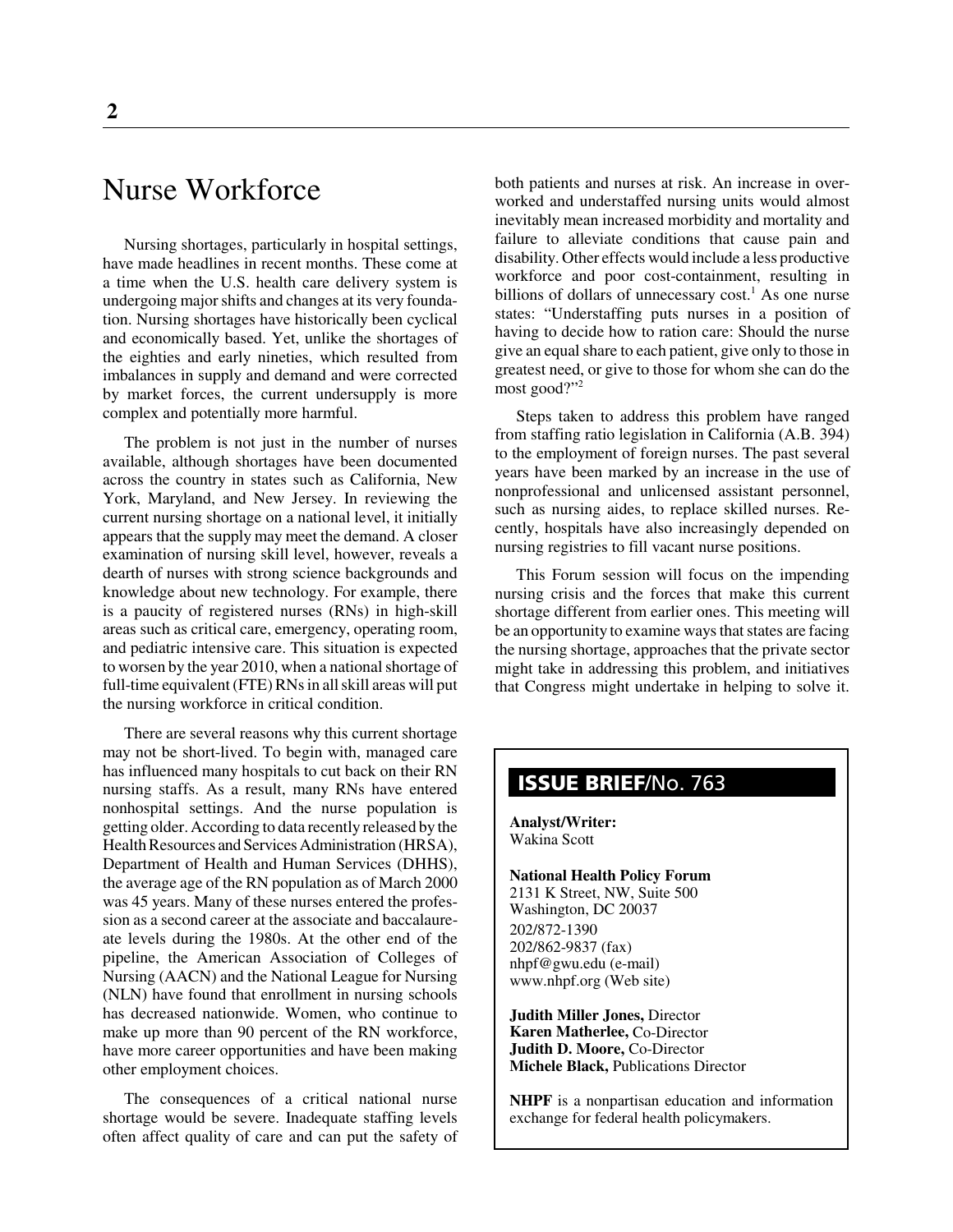#### **FORCES AT WORK**

The largest group of health care professionals in the United States, RNs number over 2.6 million, 2.2 million of whom are employed in nursing.<sup>3</sup> A number of forces are threatening to deplete their ranks or to challenge their ability to meet the needs of patients.

#### **Aging Nursing Workforce**

Between 1983 and 1998 the average age of working RNs increased more than 4 years, from 37 to 42, according to an article by Peter Buerhaus and colleagues, published last year in the *Journal of the American Medical Association*. 4 During the same period, the proportion of the RN workforce younger than 30 years decreased from 30 percent to 12 percent, and the number of working nurses younger than 30 years decreased by 41 percent. The authors contend that over the next two decades, this trend will continue and that the largest cohorts of RNs will be between 50 and 69 years of age. The total number of FTE RNs per capita is forecast to peak around the year 2007 and decline steadily thereafter as the members of this cohort retire.

By 2020, Buerhaus and colleagues predict, the RN workforce will be roughly the same size as it is today, declining nearly 20 percent below projected RN workforce requirements. Unless the trend is reversed, they say, the RN workforce will continue to age and will eventually shrink. The impending critical shortage of RNs will come at a time when the first wave of baby boomers begin to retire, qualifying for coverage under the Medicare program beginning in 2010.

#### **Changing Requirements**

Educators, employers, and others are recognizing the need for changes in nurse education to meet the nation's health care and health promotion needs. As of March 2000, the RN workforce included 22 percent with diplomas, 34 percent with associate degrees, 33 percent with baccalaureate degrees, and 10 percent with master's or Ph.D. degrees.<sup>5</sup> Most observers agree that the increasing complexity of health care argues for a redistribution of these levels of training. In fact, nursing schools have already been evaluating and revising their curricula. For example, diploma programs, once based on an apprenticeship model, have evolved to include some college course work.

#### **Nursing School Enrollments**

Nursing school enrollments have shrunk across the nation in recent years as many potential applicants have

looked to other careers. According to the AACN, enrollments of nursing students in entry-level bachelor's degree programs fell by 6.6 percent in 1997, 5.5 percent in 1998, and 4.6 percent in fall 1999.<sup>6</sup> In addition, data from the NLN indicate declines in enrollments in all types of entry-level nursing programs. Recent data from the AACN shows that enrollment continued to decrease in 2000, but at a slower rate.<sup>7</sup> The decline in bachelor's degree enrollments is in sharp contrast to the health system's escalating demand for baccalaureate and graduate prepared nurses.

#### **Nurse Faculty and Training**

Exacerbating the nursing shortage overall are inadequate numbers of doctorally prepared nursing faculty.<sup>8</sup> Although faculty shortages do not exist nationwide, they are acute in certain states and localities. Ironically, lower enrollment can be a contributor to, as well as an outcome of, such shortages. As Pamela Watson, chair of the Department of Nursing at Thomas Jefferson University in Philadelphia, states, "Lower enrollment equals less revenue equals less faculty."9

The AACN reports that over the years applicant numbers are expected to increase as word of the growing demand for nurses spreads. However, educators warn that there may not be enough teachers available to train the needed nursing workforce and that schools face a number of barriers to attracting the faculty they need. For example, doctorally prepared, full-time nursing professors at four-year colleges and universities earn comparatively lower salaries (an average of \$66,132 in 1998-99) than their peers elsewhere on campus. Other barriers include insufficient numbers of doctorally prepared faculty willing to teach and, especially for clinical faculty, difficult working conditions that include a heavy workload and long working hours.

Moreover, while several schools whose enrollments declined point to decreased number of applicants, others report their student shortfalls were due to intentional cutbacks because of faculty shortages, increased competition with other schools for clinical training sites, or other resource constraints.<sup>10</sup>

#### **ROLE OF MANAGED CARE AND HOSPITALS**

#### **Managed Care**

Managed care has been looked upon as a key component in the latest nursing shortage. The shift to managed care has been a factor influencing a decrease in hospital admissions for inpatient stays. While an overall decrease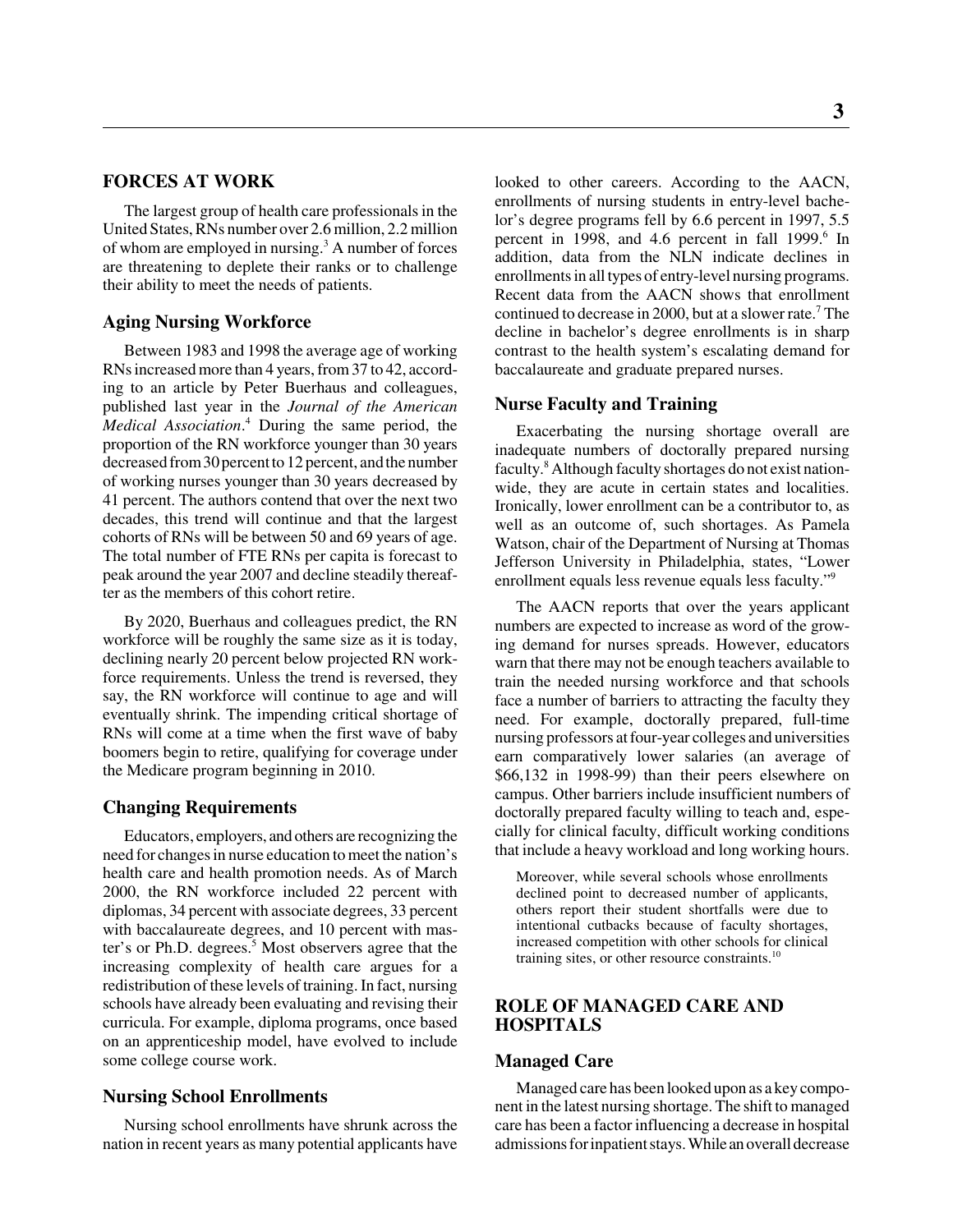in inpatient hospital population might reflect a decreased need for nurses working in hospitals, a higher concentration of more acutely ill patients requires a higher concentration of highly skilled nurses. Thus, although the supply may meet demand in terms of overall numbers, the supply of nurses with strong science backgrounds and knowledge of new technology does not.

Buerhaus and Douglas Staiger suggest that managed care has adversely affected the employment and earnings of nurses nationwide. "In particular, it appears that managed care has reduced demand for RNs, initially in hospitals and more recently in home health, and as a result has led to a decline in RN earnings."11 However, clear patterns are emerging that show increased demand for RNs across all sectors, presaging a positive effect on RN employment and earnings.

#### **Hospitals**

Hospitals continue to make up the largest sector of the nurse labor market, particularly for RNs. The authors of a study reported in the January-February 1999 edition of *Health Affairs* assert that a change in employment growth in this sector will have a disproportionate effect on overall employment and earnings trends.

The trends since 1994 in high HMO states show little growth in hospital employment of RNs. On the other hand, very recent evidence suggests that hospital employment of RNs may be growing once more in the high HMO states. Between 1996 and 1997 employment grew 8.2 percent in the states with high HMO enrollment, with much of this growth coming from hospital employment. At the same time, in 1998 there were a number of reports of RN shortages throughout the country, suggesting that hospitals may be beginning to increase the size and elevate the skill of their nursing staffs.<sup>12</sup>

The authors also report that one possibility for the recent upturn in RN employment is that the slowdown in RN employment growth was temporary as hospitals passed through a transitional period in which they downsized to improve efficiency. The recent increase in RN employment might also represent a short-term correction for past cuts. "Hospitals may have scaled back the number of RNs and reduced the skill mix of nursing personnel to a point at which it was no longer possible to appropriately treat a growing number of older and acutely ill patients."13

Hospitals cannot address the current shortage as easily as they could past shortages because many are financially weaker than they have been in years. According to a recent report by Mary Jaklevic and Ed Lovern in *Modern Healthcare*, hospitals reduced their reliance on RNs after the shortage of the mid-1980s and have few places left to cut.<sup>14</sup> The authors argue that hospitals are competing with medical groups, insurers, and dot-coms for a shrinking pool of qualified nurses. "Nurses' salaries are hospitals' largest expense, constituting approximately 20 percent of their budgets. However, this budget is expected to increase as hospitals boost compensation and increase their use of temporary staffing agencies."<sup>15</sup>

Any strategy a hospital may use for dealing with the nursing shortage has a price. According to the report in *Modern Healthcare*, Baptist Health, a four-hospital system in Jacksonville, Florida, is spending \$4 million this year on a program that focuses largely on increasing pay for current nurses. In an effort to attract nurses to their staffs, more hospitals find themselves in bidding wars. It is estimated that as many as two-thirds of hospitals offer nurses signing bonuses, some as high as \$8,000.<sup>16</sup> Temporary staffing agencies are also being utilized more by the industry to supplement RN staffing.

#### **Other Settings**

The slowdown of RN employment in many hospitals has been accompanied by an increase in RN employment in nonhospital settings such as home health care and long-term care. According to Buerhaus and colleagues, employment in these settings grew in the 1990s, but a slowdown in RN employment has become more evident. However, as demand increases for RNs, patterns are now emerging that show nonhospital settings are also experiencing a shortage, as both hospital and nonhospital settings compete for the same pool of qualified individuals.

#### **POSSIBLE SOLUTIONS**

There have been several efforts to address the nursing shortage. These have ranged from initiatives by nursing schools to improve enrollment to creative hiring strategies to legislation in Congress.

#### **Improved Nursing School Enrollment**

Geraldine Bednash of the AACN argues that attracting a cadre of young, college-bound students will require reform in nursing education and in the licensure and certification mechanisms used to grant practice to RNs with different educational preparation.<sup>17</sup>

In a recent survey by the AACN, deans of nursing schools identified some proven methods to increase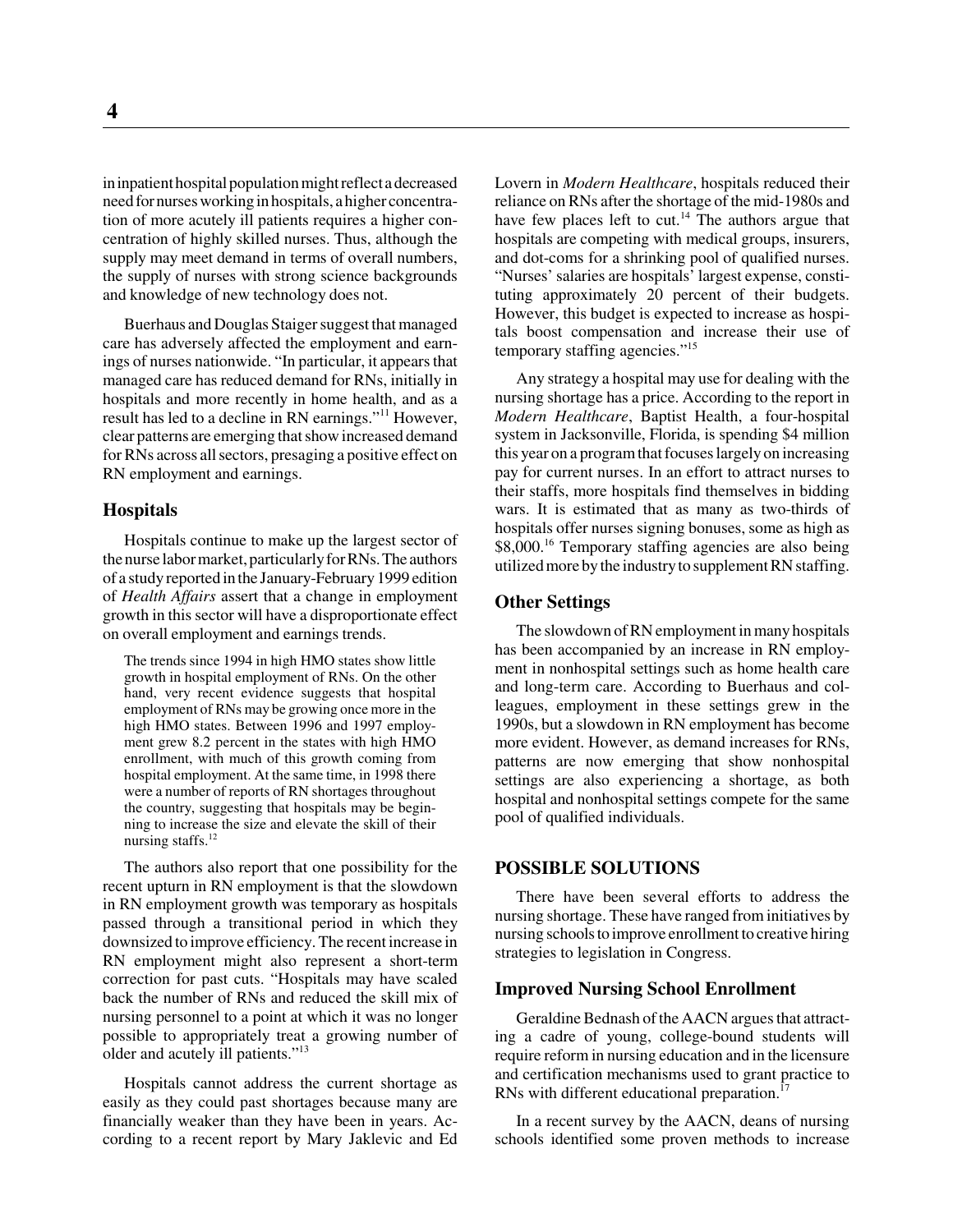enrollment in baccalaureate programs.<sup>18</sup> These approaches include the following:

- *Recruiting from within*: Encouraging associatedegree nursing and hospital-based diploma graduates to continue their education.
- *Advertising and promotion*: Using media and promotional outlets to advance messages about the schools' particular academic programs and about the rewards of a nursing career.
- *Priming the early pipeline*: Directing the message that nursing is a rewarding career to younger groups by sponsoring programs such as a nursing camp in Allentown, Pennsylvania; offering college credit courses on teaching institutions' campuses to high school students; and conducting career days at elementary schools.
- *Targeting underrepresented and nontraditional groups*: Stepping up efforts to provide tutoring in English as a second language, mentoring programs targeting minority high schoolers, linking with historically black colleges, and reaching out to men.
- *Hiring dedicated recruiters*: Hiring experienced inhouse recruiters to help find adequate numbers of qualified applicants to fill empty slots.
- *Improving financial aid*: Finding ways to build creative financial aid packages that pay off, despite tight school budgets.
- *Enhancing distance learning*: Taking advantage of distance learning programs that have positive effects on enrollments.
- *Polishing the image of nursing*: Developing programs to educate high school counselors about nursing roles and careers to support the reality that nursing is a knowledge-based, highly skilled profession that changes people's lives through health promotion, disease prevention, and making people's lives better during illness.

#### **Unlicensed Assistive Personnel**

One solution the industry has used to maximize productivity while decreasing costs has been to put unlicensed assistive personnel (UAPs) into the staff mix. These staffers, sometimes called care extenders, nursing assistants, or patient care technicians, can be trained to perform tasks that nurses would otherwise have to perform but at a lower cost. However, there are risks associated with giving UAPs nursing functions. Some tasks should or must be performed by licensed

nurses, according to facility guidelines, state laws, and medically accepted procedures. Further, employing too many UAPs may strain the surveillance capabilities of RNs, who are responsible for delegating tasks to UAPs and evaluating the outcomes of the tasks performed.

#### **Foreign Nurses**

Immigration of foreign RNs educated outside of the United States is also a strategy being employed. Immigrant nurses are often recruited from English-speaking countries such as England, Canada, South Africa, Australia, and the Philippines. Buerhaus and colleagues note, however, that "eliminating the projected shortage would require immigration on an unprecedented scale, and such a policy would not be without controversy."19 The Nurse Relief for Disadvantaged Areas Act (P.L. 106-95) provides temporary nonimmigrant visas for up to 500 nurses a year. According to chief sponsor Rep. Bobby Rush (D-Ill.), the law, to expire in four years, would "assist the under-served communities of this nation by providing adequate health care for their residents." A 1989 law (P.L. 101-238) that granted temporary visas to foreign nurses because of the shortage at the time expired in 1997.

#### **Temporary Nurses**

Recently there has been an increased dependency on temporary nurses in hospitals. These may be nurses without specialized training who "float" into critical care units or nurses hired on a daily basis from nursing registries. Hospitals, particularly chain hospitals, also hire travel nurses, who work a limited number of months before shifting elsewhere to their next assignment. Because of both trends, full-time nurses say they increasingly work with nurses who are not permanently assigned to their units. $20$ 

According to Jaklevic and Lovern, Cross Country TravCor, one of the nation's largest medical staffing companies, says it is trying to fill more than 14,000 open positions, mostly RNs in acute-care hospitals around the country, more than double the openings a year ago.

In response to the growing demand for nurses, Cross Country and other agencies like them began upping the ante this fall, offering a more comprehensive benefit package, and high pay to recruit nurses to a work life that typically involves traveling to a hospital in another city and working 13-week stints.In addition to accepting costs for bringing in agency nurses, several hospital executives say those nurses bring a quality risk simply because they are not as familiar with the particular hospital setting as their own staff nurses. $21$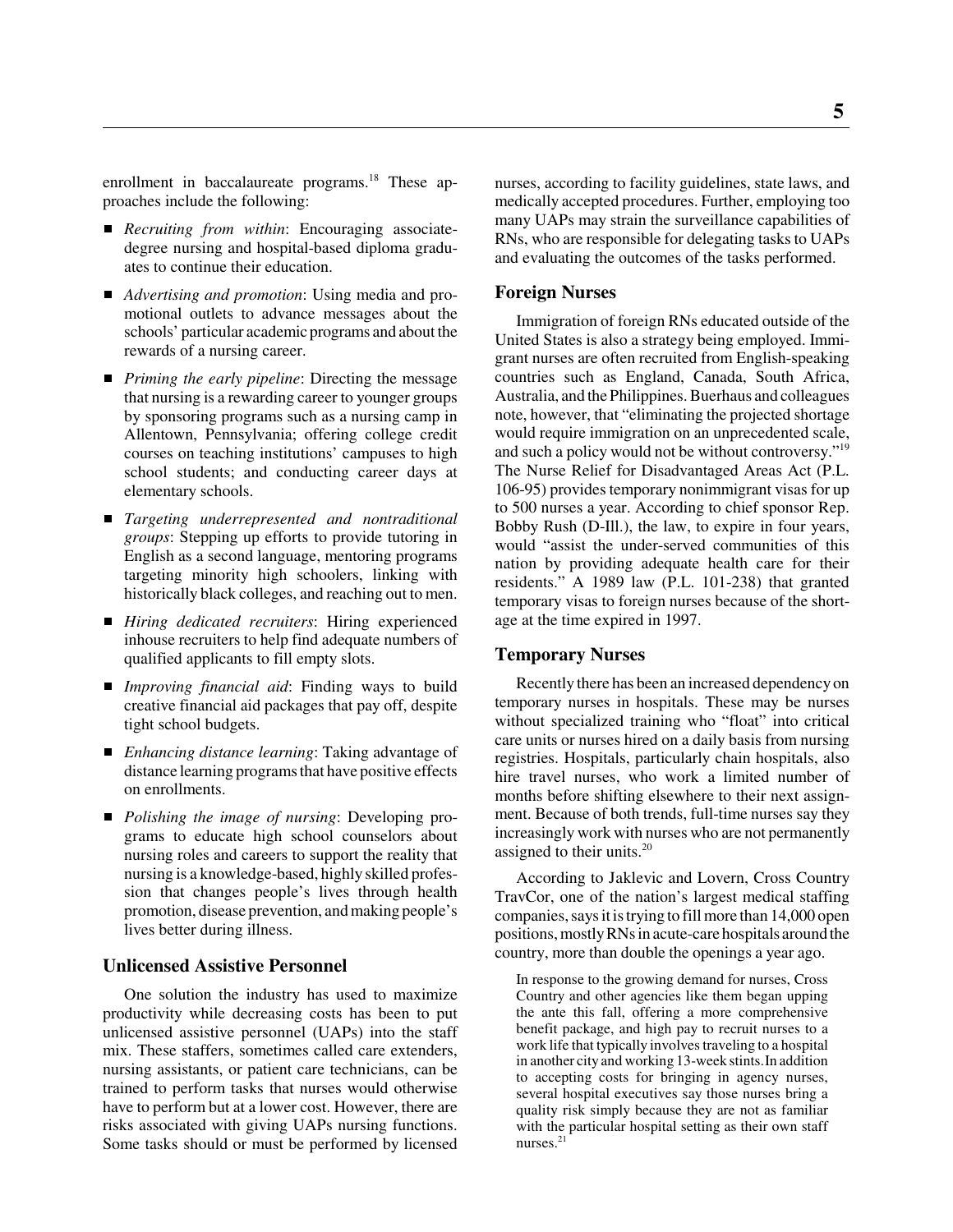#### **Work Standards**

Addressing the conditions under which nurses work is another approach. Every day, nurses in hospitals across the country work up to 16-hour shifts, putting themselves and their patients at increased risk of error and injury. In the case of nurses, mandatory overtime is a calculated business practice used by hospital administrators as a quick fix to a nurse staffing shortage.<sup>22</sup> Congress is playing a part in addressing the issue of endangered patient safety that can occur as a result of unsafe staffing practices. A bill (H.R. 1289) that was introduced in the House would limit the number of hours licensed health care workers, including RNs, can be required to work. This bill, known as the Registered Nurses and Patients Protection Act, is sponsored by Rep. Tom Lantos (D-Calif.) and would amend the Fair Labor Standards Act so that no RN would be required to work beyond eight hours in any workday or 80 hours in any 14-day work period.

#### **ROLE OF THE FEDERAL GOVERNMENT**

The federal government plays a minor role in training nurses relative to the role it plays in physician training. Graduate medical education funds given to teaching hospitals have some provision for diploma students in schools of nursing operated in such hospitals. The Medicare program does make payments to certain hospitals that operate nursing programs and to a small number of other hospitals with links to college or university-based nursing education programs. However, many hospitals have also closed their diploma schools—in part because of the move toward baccalaureate-trained nurses.

Because of the restrictive policies of Medicare, no funds are available to support clinical training of advanced practice nurses in hospital or other training sites, and most of the support for diploma programs goes to private, nonteaching hospitals located in five states. Most university-based programs and community college programs are not eligible for any Medicare support at either the undergraduate or the graduate level.

Opportunities do exist at the federal level for funding for education and teaching. First, the Nurse Education Act (NEA)—Title VIII of the Public Health Service Act—supports more than 70 percent of the doctoral programs that prepare faculty and provides stipend funds to 95 percent of graduate nursing students. The NEA focuses primarily on the education of nurse practitioners, clinical nurse specialists, certified nurse-midwives, and nurse anesthetists—registered nurses who provide vital care at the advanced practice level. The legislation also provides financial assistance for undergraduate, graduate, and disadvantaged students; seeks to increase the diversity of the nursing profession; and is the source of vital seed money for educational innovations. Second, the National Institute of Nursing Research (NINR) funds the development of new nurse scientists, the foundation of nursing faculty. Currently, NINR has one of the smallest funding bases of all member components of the National Institutes of Health.<sup>23</sup> However, funding is expected to increase over the next couple of years.

Buerhaus has suggested that the federal government create a commission to address the issue and attach funding to the recommendations.<sup>24</sup> To date, the federal government has primarily addressed the supply side of the shortage with educational funding; it has done less to influence the demand side by encouraging employers to address the shortage.

Sen. John Kerry (D-Mass.) and Rep. Lois Capps (D-Calif.) introduced bills (S. 706, H.R. 1436) that directly address the nursing shortage. Entitled the "Nurse Reinvestment Act," the legislation contains provisions that would include the recruitment of students, with a focus on minorities, into the profession; the reauthorization of the Medicaid match for nurse education and training in nursing homes; and the establishment of a national nursing service corps scholarship program. Another bill (S. 721), introduced by Sen. Tim Hutchinson (R-Ark.) and called the Nurse Employment and Education Development (NEED) Act, would amend the Public Health Service Act to establish a nurse corps as well as address recruitment and retention strategies for the current and impending nursing shortage.

#### **STATE ROLE**

States can and have chosen to address the nursing shortage in several ways; these include drafting legislation that establishes safe staffing ratios, giving more funding to hospitals and nursing homes to meet the higher nursing costs, and increasing funds to schools, students, and current nurses who want to increase their nursing skills.

Many states across the nation are taking direct action to address the nursing shortage in an effort to ensure safe conditions for nurses and patients. California became the first state to adopt minimum, specific, and numerical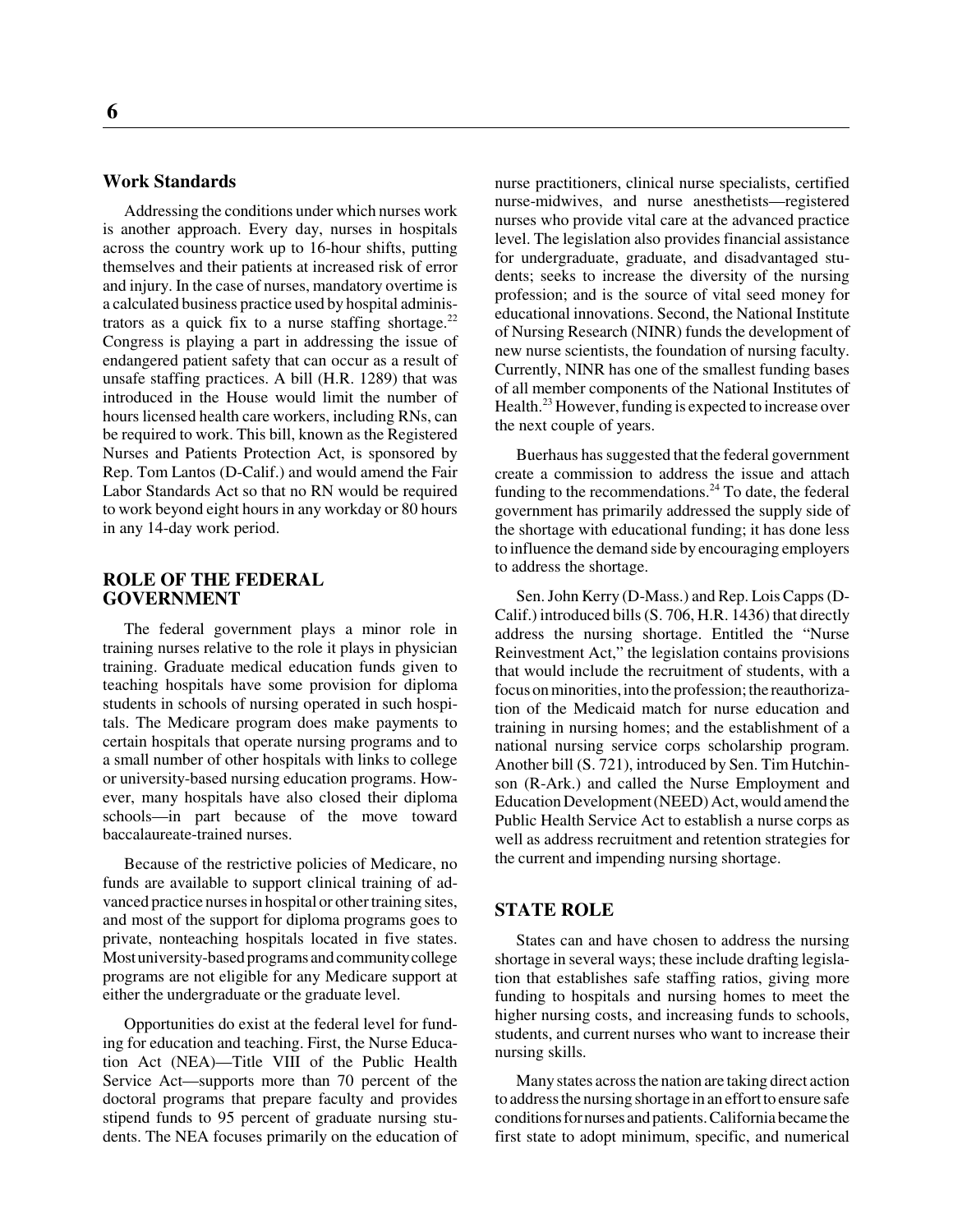nurse-to-patient ratios for all hospital units. The law (A.B. 394), signed by Gov. Gray Davis on October 10, 1999, also restricts floating and prohibits the performance of nursing functions by unlicensed staff. The California Department of Health Services has begun the regulatory process to establish ratios of nurses to patients. However, the staff responsible for implementing this law have had difficulty doing so.

Other states are following California's example. Legislation proposing nurse-to-patient ratios in hospitals or nursing homes has been introduced in as many as 19 other states. Seven states—California, Kentucky, Massachusetts, Minnesota, New Jersey, Rhode Island, and Utah—have laws on the books to protect health care employees who blow the whistle on unsafe hospital conditions.

California last year enacted a bill that establishes a special fund for people from low-income families to receive assistance to attend nursing school. The state also provides tuition reimbursement to RNs who choose to serve in facilities, such as county public health departments, in medically underserved communities.<sup>25</sup>

In Vermont, state officials and a private foundation are proposing to contribute more than \$5 million to establish a state nursing center and nursing student loan program.26 In Texas, the Texas Hospital Association and Texas Nurses Association have joined forces to draft legislation aimed at doubling the annual number of nursing school graduates by  $2007<sup>27</sup>$  And California has two bills pending in the state Senate that are aimed at doubling the number of nursing graduates. S.B. 317, sponsored by Sen. Deborah Ortiz (D) would provide funding to expand the capacity of existing nursing programs operated by the California state university system and by California community colleges. S.B. 457, sponsored by Sen. Jack Scott (D) would streamline the transfer of nursing education credits among the state's community and four-year colleges by standardizing prerequisite course requirements to expedite the progress of graduates through the programs.28

Currently, the Robert Wood Johnson Foundation (RWJF) is funding a national grant program called Colleagues in Caring (CIC), whose primary purpose is to help states and regions build systems of workforce development. Through these state grants, the workforce will have the capacity to adapt to the rapid and continual changes in the nation's health care system. Twentyseven states and regions are participating in this project, with 20 of them receiving RWJF funds: Hawaii, Alaska, California, Arizona, Idaho, Montana, Colorado,

South Dakota, the Coastal Bend of Texas, Minnesota, Kansas City metro region, Northeast Missouri, Mississippi, North Central West Virginia, South Carolina, Maryland, Connecticut, New Jersey, North Carolina, and the District of Columbia.29

Using the CIC model, each site brings together its region's stakeholders in health care and nursing practice to create and sustain a workforce development system within its region. These stakeholders include all levels of area nursing schools; all categories of area nursing care employers, including nursing homes, home health agencies, health departments, physician groups, and hospitals; appropriate professional organizations, accrediting agencies, state and regional education departments; policy bodies relevant to the nursing workforce; and consumers, payers, and businesses.

#### **THE FORUM SESSION**

This Forum session will provide an overview of the nursing shortage and provide an opportunity to review the current nursing workforce. In addition, discussion will address how policy-movers at the federal, state, and local level are confronting this shortage before it becomes an irreversible problem to the nation. Key questions will include the following:

- How and why is this current nursing shortage different from previous shortages?
- What is the nature of states' "safe staffing" legislation? Why are states addressing the nursing shortage this way?
- Are UAPs a solution or are they adding to the problem? How effective have they been in addressing the current nursing shortage?
- How has this shortage affected different types of providers?
- How does the shortage affect the quality of care for patients?
- Are recent anecdotal cases of "hiring your own nurse" a sign of the times or a reality of the future?
- **Are implications of the nursing shortage more** profound in rural areas than in urban hospitals and nonhospital settings?
- Why are hospitals and nursing homes most severely affected by the current nursing shortage?
- $\blacksquare$  Is assuring an adequate nurse workforce a federal responsibility? What is the correlation, if any,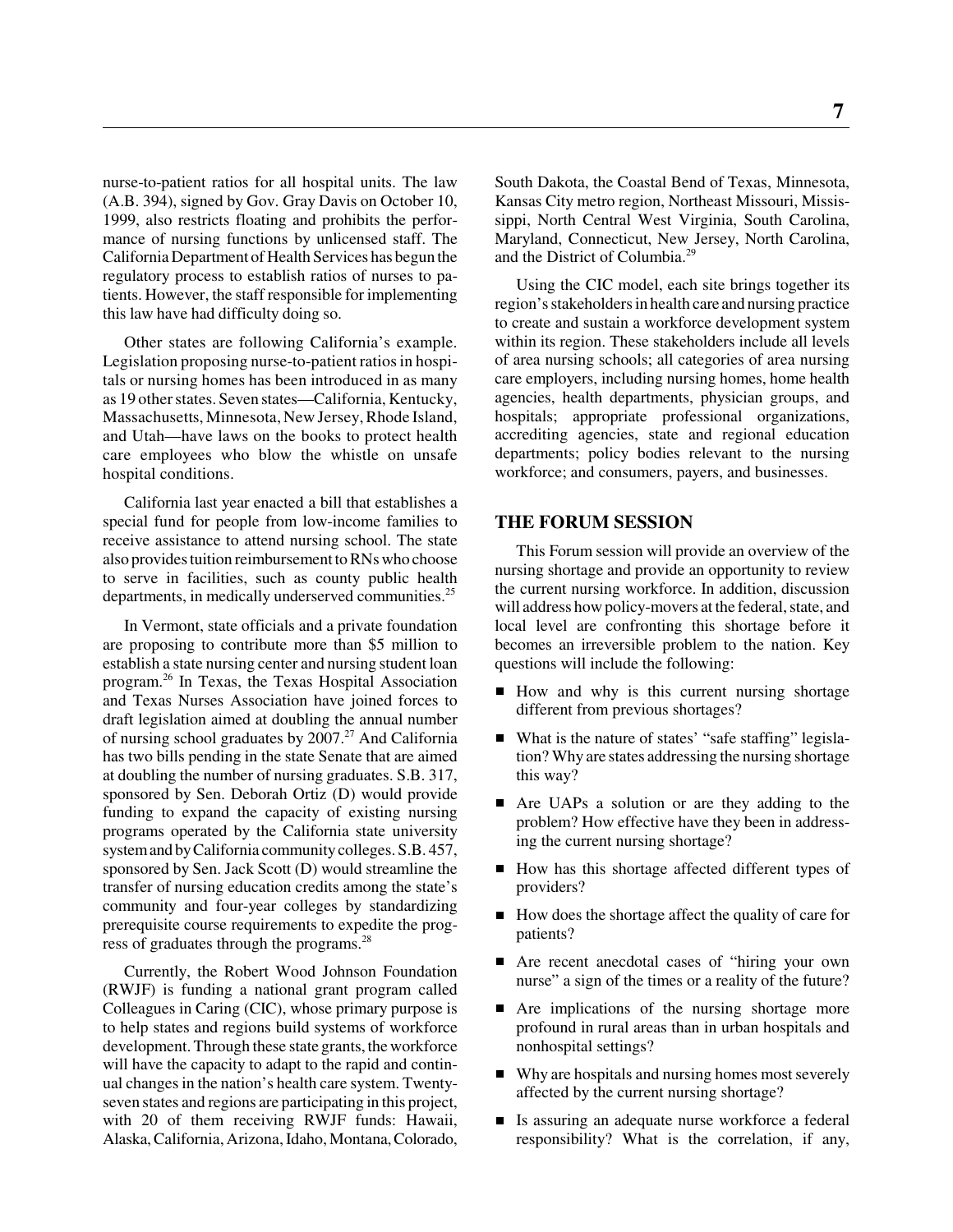between the availability of nurses in the health workforce and the nature and funding of federal discretionary nursing programs?

- What other federal policies affect the demand for and supply of nurses?
- Do state nursing policies affect the supply of nurses from state to state? If so, how?

#### **Speakers**

**Marla Salmon, R.N., Sc.D., F.A.A.N.,** will begin the session with an overview of the nursing shortage. She is dean of the Nell Hodgson Woodruff School of Nursing at Emory University where she is also a professor of both nursing and public health. Salmon joined the Emory faculty after serving as professor and graduate dean of the School of Nursing at the University of Pennsylvania where she was responsible for both master's and doctoral nursing programs. Prior to that, Salmon was director of the Division of Nursing, HRSA, for the DHHS, leading the principal federal programs aimed at shaping the nation's nursing workforce. In her national leadership roles, Salmon has been involved in a number of principal advisory groups, including the White House Task Force on Health Care Reform. She was also the chair of the National Advisory Council on Nurse Education and Practice.

**Maryann F. Fralic, R.N., Dr.PH., F.A.A.N.,** will discuss strategies for addressing the nursing shortage from the perspective of private industry. She is professor and director, corporate and foundation relations, for the Johns Hopkins University School of Nursing. She also serves as executive advisor for the Nursing Executive Center of the Advisory Board and as Senior Consultant for the Robert Wood Johnson Nurse Executive Fellows Program. Fralic was formerly vice president for nursing, Johns Hopkins Hospital, and associate dean for the university's School of Nursing. She served as senior vice president, nursing, Robert Wood Johnson University Hospital, New Brunswick, New Jersey, and clinical associate dean, Rutgers University College of Nursing.

**Raymond Grady** will provide the hospital management perspective in addressing the nursing shortage. Grady is president and chief executive officer of Evanston Hospital and serves as president of the Hospitals and Clinics Division for Evanston Northwestern Healthcare. A member of the American Hospital Association (AHA) commission on workforce for hospitals and health systems, he is also a fellow in the American College of Healthcare Executives and served as the AHA commissioner to the Accrediting Commission on Education and Health Services Administration for seven years. He served as chair of the Accrediting Commission from 1997 to 1998.

**Margaret Hegge, R.N., Ed.D.,** will provide a state perspective of the nursing shortage and discuss the Colleagues in Caring program, a national initiative to help states and regions build the nurse workforce. Hegge is director of academic evaluation and assessment, South Dakota State University, and directs the university's Colleagues in Caring Grant for Nursing Workforce Development. Colleagues in Caring is a project sponsored by the Robert Wood Johnson Foundation and the American Association of Colleges of Nurses. She has authored various publications and recently received the South Dakota Nurses Association President's Award.

#### **ENDNOTES**

1. Health Workforce NEWSLINK, "Improving Quality of Care through BHPr Programs," 6, no. 3 (Spring 2000); accessed January 5, 2001, at http://www.hrsa.gov/healthworkforce/ newslink.

2. Marissa J. Ventura, "Staffing Issues," *RN*, 62, no. 2 (February 1999): 26-30.

3. Bureau of Health Professions (BHPr), "The Registered Nurse Population" (preliminary findings, March 2000, National Sample Survey of Registered Nurses), Health Resources and Services Administration, February 2001; accessed March 21, 2001, at http://bhpr.hrsa.gov.

4. Peter I. Buerhaus, Douglas O. Staiger, and David I. Auerbach, "Implications of an Aging Registered Nurse Workforce," *Journal of the American Medical Association*, 283, no. 22 (June 14, 2000): 2948- 2954.

5. BHPr, "Registered Nurse Population."

6. American Association of Colleges of Nursing (AACN), "Faculty Shortages Intensify Nation's Nursing Deficit," *Issue Bulletin*, April 1999. See also AACN, "Nursing School Enrollments Fall as Demand for RNs Continues to Climb," press release, February 17, 2000.

7. AACN, "Nursing School Enrollments Continue to Post Decline, Though at a Slower Rate," press release, February 13, 2001.

- 8. AACN, "Faculty Shortages."
- 9. AACN, "Faculty Shortages."
- 10. AACN, "Nursing School Enrollments."

11. Peter I. Buerhaus and Douglas O. Staiger, "Trouble in the Nurse Labor Market? Recent Trends and Future Outlook," *Health Affairs*, 18, no. 1 (January/February 1999): 214-222.